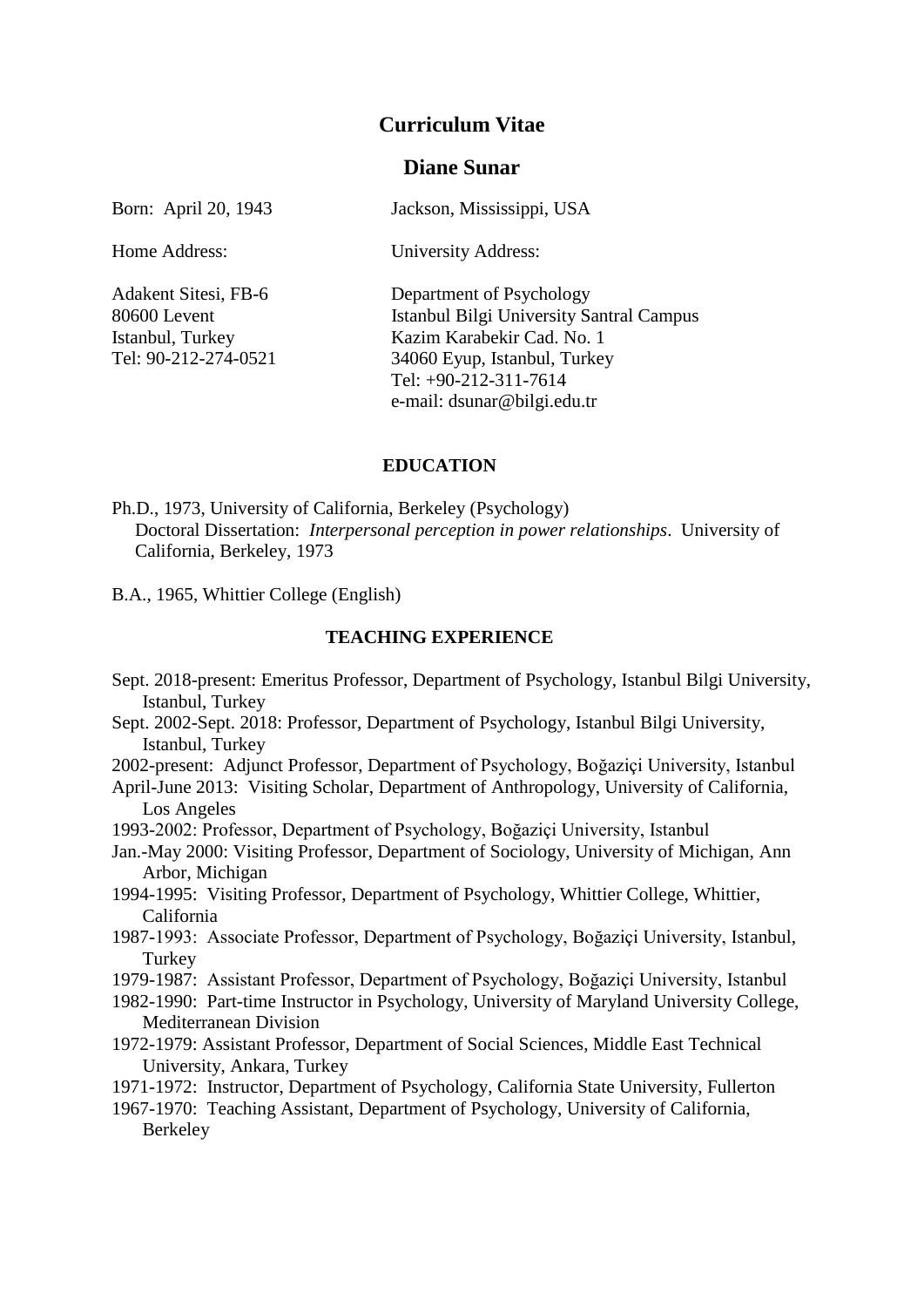Courses taught include the following: Social Psychology (introductory, advanced, and graduate levels); Developmental Social Psychology (graduate); Developmental Psychology; Adolescent Psychology; Evolutionary Psychology; Human Nature; Social Psychology of Morality; Justice and Morality in Evolutionary Perspective; Culture and Social Behavior; Culture and Personality; History and Systems of Psychology; Introductory Psychology; Psychology of Personality; Research Methods; Advanced Research Methods; Applied Research; Introductory Statistics; Literature Review.

## **ACADEMIC ADMINISTRATION**

- 2012-2018: Faculty of Social Sciences and Humanities representative to Academic Council (University Senate), Istanbul Bilgi University
- 2010-2012: Dean, Faculty of Arts and Sciences, Istanbul Bilgi University
- 2010-2014: Member, Ethics Board (Institutional Review Board), Istanbul Bilgi University
- 2002-2011 and 2013-2014: Chair, Department of Psychology, Istanbul Bilgi University
- 2007-2009: Professorial representative, University Executive Committee, Istanbul Bilgi University
- 2002-2009 and 2014-2015: Professorial representative, Faculty Executive Committee, Faculty of Social Sciences and Humanities, Istanbul Bilgi University
- 1998-2001: Director, Boğaziçi University Center for Psychological Research and Applications (BUPAM).
- 1996-2002: Professorial representative, Faculty Academic Council, Faculty of Arts and Sciences, Boğaziçi University.
- 1980-1982: Coordinator, Psychology Section, Department of Social Sciences, Boğaziçi University. Course and budget planning for the section, other administrative duties.
- 1978-1979: Vice-Chairperson of the Department and coordinator for the Psychology Section, Department of Social Sciences, Middle East Technical University.

# **GRANT ADMINISTRATION**

- 2003-2004: Director, Display Rules for Emotions in Turkish culture. Sponsored by Istanbul Bilgi University Research Fund.
- 1999-2002: Director, Individual Differences in Justice Judgments. Sponsored by Boğaziçi University Research Fund.
- 1996-1997: Director, Personality Characteristics and Bases of Self Esteem. Sponsored by Boğaziçi University Research Fund.
- 1994-1995: Director, Self Concept and Self Esteem in Turkish Culture. Turkish portion of a 14-nation study of cultural variations in self concept and self esteem. Sponsored by Boğaziçi University Research Fund.
- 1992-1993: Director, Intergenerational Differences in Child Rearing Practices in Istanbul Families. Continuation of 1988-90 project described below. Project sponsored by Boğaziçi University Research Fund.
- 1991-1992: Associate Director, Followup Study of Effects of Comprehensive Preschool Intervention, Boğaziçi University. Project sponsored by MEAWARDS to study the cognitive, educational, and social effects of preschool intervention, including mother training, with a disadvantaged urban sample, six years after the intervention (see original project description below). Interviews and testing with 217 families. Project directed by Çiğdem Kağıtçıbaşı, Diane Sunar, and Sevda Bekman.
- 1988-1990: Director, Study of Turkish Child-Rearing Practices, Boğaziçi University. A study of three generations' perception of child-rearing practices used by their parents and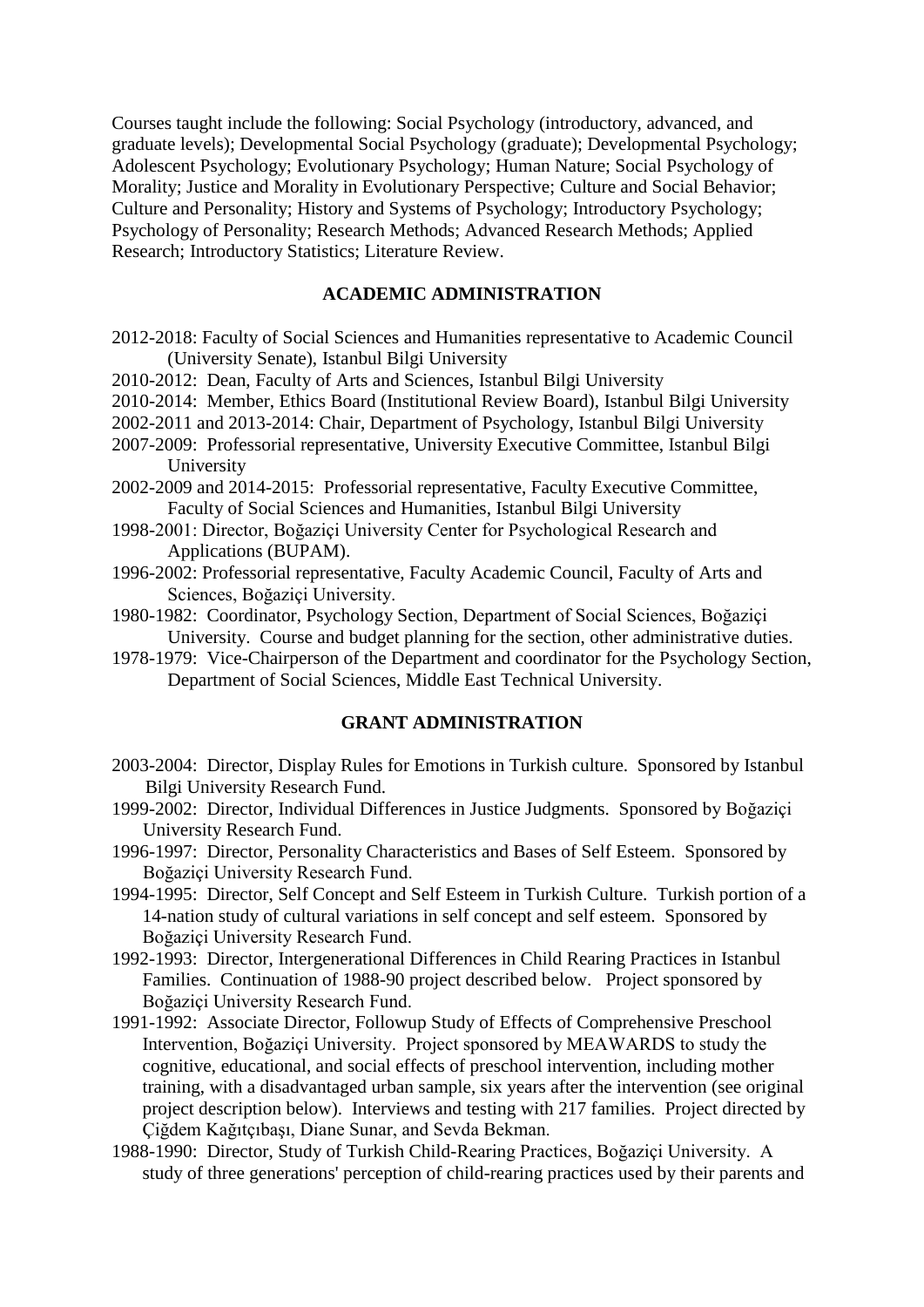by themselves, in relation to sex-typing and self-esteem. Total of 504 respondents, project staff of 10. Sponsored by MEAWARDS.

1982-1987: Associate Director, Comprehensive Preschool Education Project, Boğaziçi University. Sponsored by IDRC, the project was a four-year longitudinal study designed to measure the separate and combined impact of an educational nursery school program and a program of in-home training for mothers on the cognitive, personality, and social development of 300 children from economically deprived urban families in Istanbul. Staff of over 50 interviewers, trainers, and others. Project directed by Çiğdem Kağıçıbaşı, Diane Sunar, and Sevda Bekman.

# **CONSULTING ACTIVITIES**

1994-present: Scientific Council of AÇEV (Mother-Child Education Foundation)

2012-2014: Consultant and evaluation research coordinator, "Informed Families-Healthy Generations" project. Sponsored by Bernard van Leer Foundation and Culture City Foundation (Kültür Kenti Vakfı).

- 1983-2002: Consulting for public and private organizations, including organization development, management training (experiential human relations training), executive assessment, other testing and assessment, and evaluation research.
- 1988: Project Director, Public Images of Automobiles Manufactured in Turkey. Sample survey of 2000 respondents. Sponsored through Kamar Public Opinion and Market Research, Inc.
- 1982: Project Director, Readership Profile for Günes, a major daily Turkish newspaper. Sample survey of 1500 respondents.
- 1982-1984: OECD Management Training Project, Boğaziçi University. Participation as a facilitator in a series of human relations training and organization development workshops, held at Boğaziçi University and at the School for Advanced Urban Studies, University of Bristol, England.
- 1979: Consultant, United Nations Fund for Population Activities (UNFPA). Coordinated preparation of and edited report on Turkey.

### **OTHER PROFESSIONAL EXPERIENCE**

2010-2013: Member, Accreditation Board, Turkish Psychological Association

2006-2010: Member, Committee on Accreditation of Undergraduate Psychology Programs in Turkish Universities, Turkish Psychological Association

- 2000-present: Consulting editor, Turkish Journal of Psychology (Turk Psikoloji Dergisi)
- 1993-present: Consulting editor, Journal of Cross-Cultural Psychology.

1984-1985: Staff Writer, Professional Publications, Inc., Belmont, California.

1965-1967: Social Worker, Alameda County Welfare Department, Oakland, California.

# **PROFESSIONAL ORGANIZATIONS**

American Psychological Association (APA) Association for Psychological Science (APS)

International Association for Cross-Cultural Psychology (IACCP)

Turkish Psychological Association (TPD)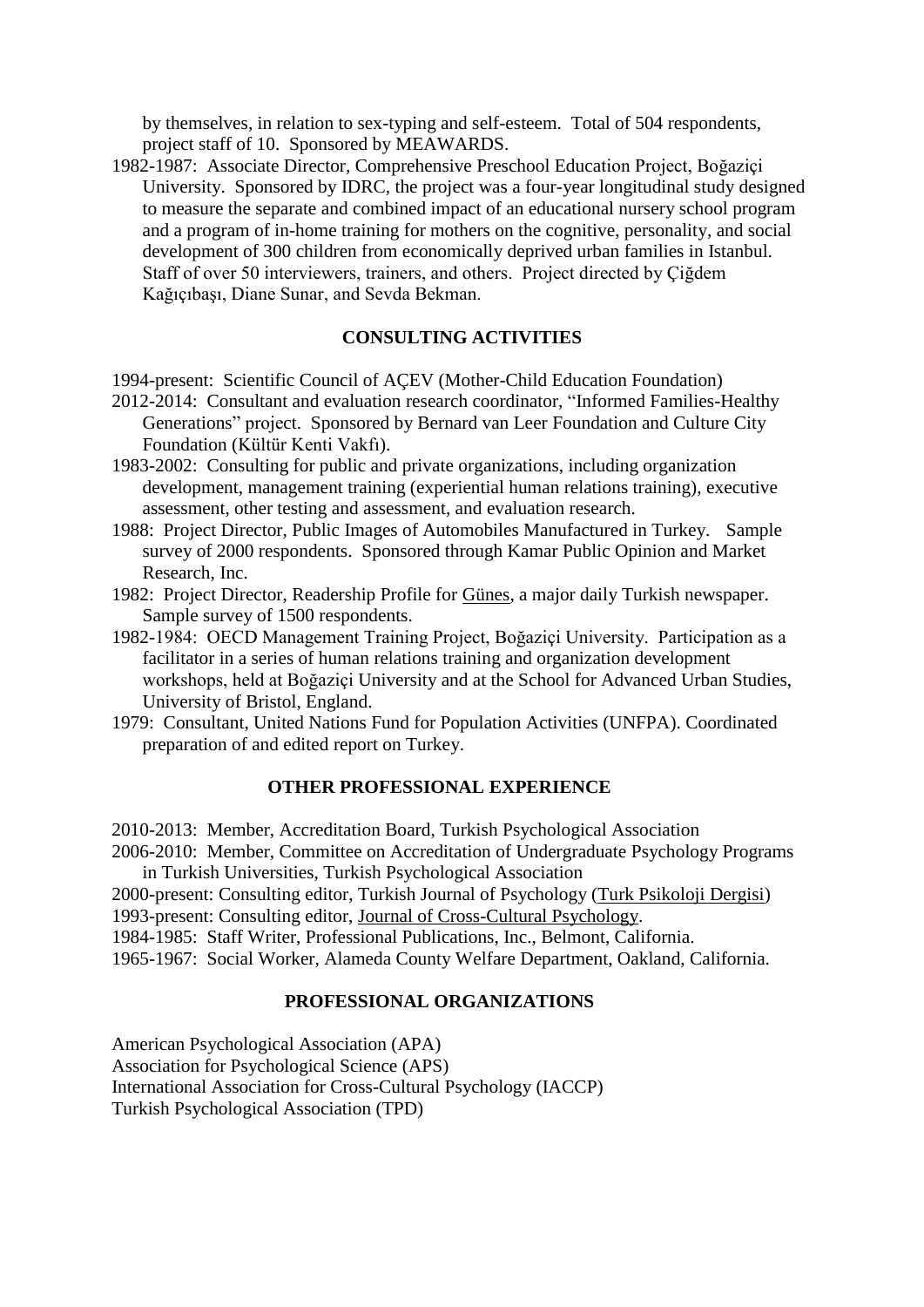## **RESEARCH AND PUBLICATIONS**

#### **I. Current Projects**

- Smith, Peter, Sunar, D. et al. (in progress). Comparison of three cultures with regard to values of dignity, face and honor and their emotional correlates.
- Cesur, S., **Sunar, D**., Tepe, B. & Piyale, Z. E. (forthcoming). "Morality according to me": lay conceptualizations of morality in Turkey.
- **Sunar, D.,** Biten, A. F., Cesur, S., Piyale, Z. E., & Tepe, B. (forthcoming). People respond with different moral emotions to violations of different relational models.

#### **II. Publications – Journal Articles**

- Tepe, B., Cesur, C. & **Sunar, D.** (2017). Just world belief and ethics of morality: When do we derogate the victim? *Current Psychology*, doi.org/10.1007/s12144-017-9737-y
- Yalçındağ, B., Özkan, T., Cesur, S., Yılmaz, O., Tepe, B., Piyale, Z. E., Biten, A. F., & **Sunar, D.** (2017). An investigation of moral foundations theory in Turkey using different measures. *Current Psychology,* 1–18. http://dx.doi.org/10.1007/s12144-017-9618-4
- Aycicegi-Dinn, A. & **Sunar, D**. (2017). Çocuk yetiştirme tutumları ve bağıntılarının kültür içi ve kültürler arası karşılaştırılması (A cross-cultural and within-culture comparison of child-rearing practices and their correlates). *Türk Psikoloji Dergisi (Turkish Journal of Psychology)*, 32(79), 95–110.
- **Sunar, D.** & Fidancı, P. E. (2016). Farklı türdeki özgecil davranışların erken gelişimi: Paylaşma, yardım etme, ve bağış yapma. (Early development of different types of altruistic behavior: Sharing, helping and donating). *Turkish Journal of Psychology (Türk Psikoloji Dergisi)*, *31*(78), 26-41.
- **Sunar, D.,** Kagitcibasi, C., Leckman, J., Britto, P., Panter-Brick, C., Pruett, K., Reyes, M., Hodges, W., Zonderman, A., Yazgan, Y., Göksel, A., Sirali, Y. (2013). Is early childhood relevant for peace-building? *Journal of Peacebuilding & Development, 8*(3), 81-85, DOI: 10.1080/15423166.2013.865493.
- Bikmen, N., & **Sunar, D.** (2013). Difficult dialogs: Majority group members' willingness to talk about inequality with different minority groups. *International Journal of Intercultural Relations*, 37(4), 467–476. Doi:10.1016/j.ijintrel.2012.11.002 (SSCI – 5 cit.)
- Bolak-Boratav, H., **Sunar, D.,** & Ataca, B. (2011). Emotional display rules and their contextual determinants: A study with Turkish university students. (In Turkish). *Turkish Psychology Journal* (*Türk Psikoloji Dergisi)*, *27* (67), 90-101. (SSCI – 1 cit.)
- **Sunar, D.** (2009). Suggestions for a new integration in the psychology of morality. *Personality and Social Psychology Compass*, 3/4 447–474, 10.1111/j.1751- 9004.2009.00191.x
- Kağıtçıbaşı, Ç., **Sunar, D.,** Bekman, S., Baydar, N. & Cemalcılar, Z. (2009). Continuing effects of early enrichment in adult life: The Turkish Early Enrichment Project 22 years later. *Journal of Applied Developmental Psychology*, 30(6), 764–779. (SSCI – 8 citations)
- Matsumoto, D., Yoo, S. H., Fontaine, J., & 58 coauthors including **D. Sunar** (2009). Hypocrisy or maturity? Culture and context differentiation. *European Journal of Personality, 23*, 1-14. DOI: 10.1002/per.716. (SSCI – 13 citations)
- Sanaktekin, O. H. & **Sunar, D.** (2008). Persuasion and relational vs. personal bases of selfesteem: Does the message need to be one or two-sided? *Social Behavior and Personality: An International Journal*, *36*(10), 1315-1332. (SSCI – 1 citation)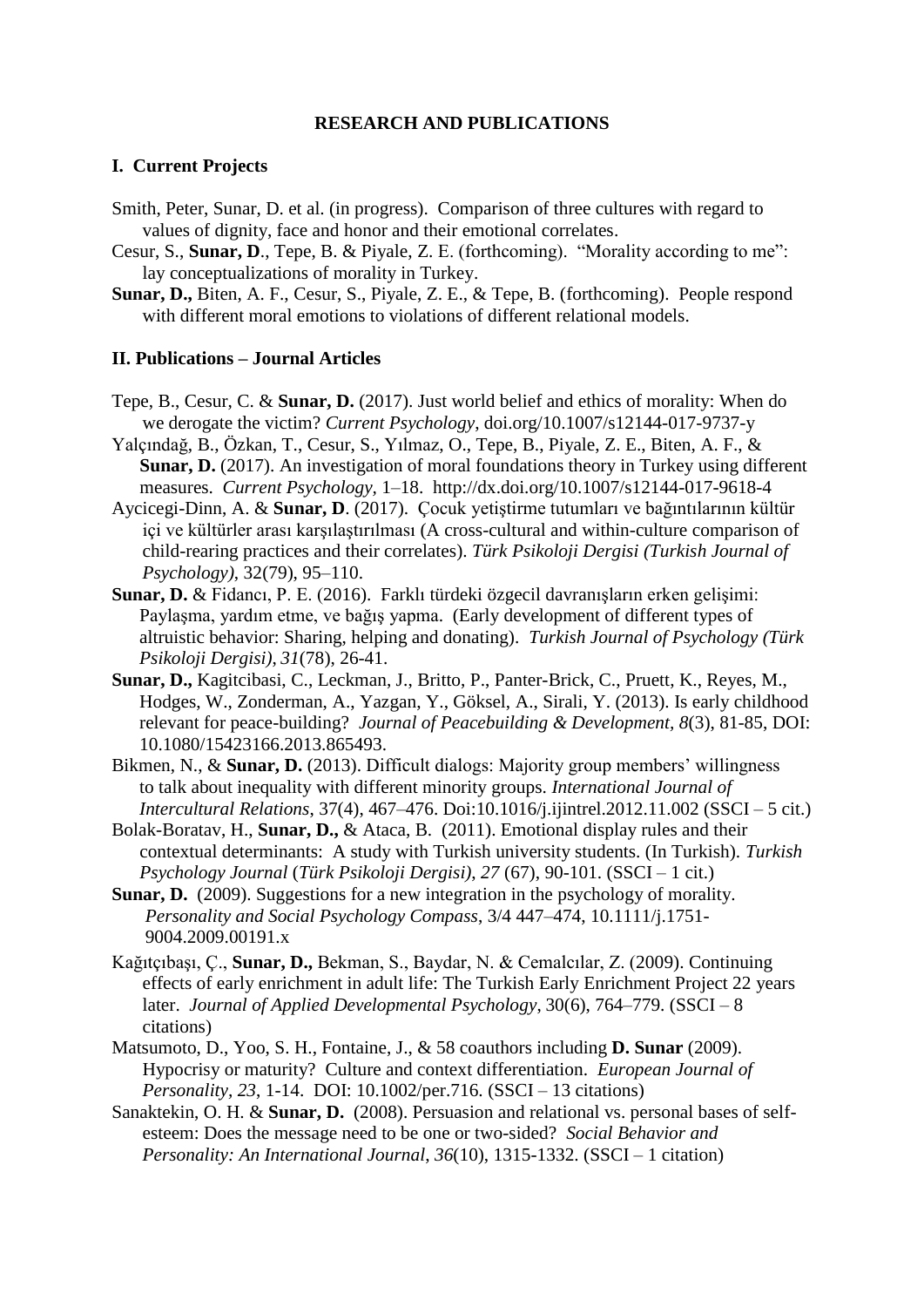- Haskuka, M., **Sunar, D.** & Alp, I. E. (2008). War exposure, attachment style, and moral reasoning. *Journal of Cross-Cultural Psychology, 39*, 381-401. (SSCI – 11 citations)
- Matsumoto, D., Yoo, S., Fontaine, J. & 58 coauthors including **D. Sunar** (2008). Mapping expressive differences around the world: The relationship between emotional display rules and individualism versus collectivism. *Journal of Cross-Cultural Psychology, 39,*  1, 55-74. (SSCI – 188 citations)
- Boratav, H. B. & **Sunar, D.** (2005). Health psychology: An assessment of the situation in Turkey. (In Turkish.) *Psikoloji Çalışmaları (Psychological Studies), 25*, 1-18.
- Cemalcılar, Z., **Sunar, D.** & Canbeyli, R. (2003). Learned helplessness, therapy, and personality traits. *Journal of Social Psychology*, *143*(1), 65-82. (SSCI – 7 citations)
- Georgas, J., Mylonas, K., Bafiti, T., Kagitcibasi, Ç., Orung, S., **Sunar, D.,** Charalambous, N., Wang, W.-Z., Stepanikova, I., Zhuravliova-Gionis, I., Gelfand, M., McBride-Chang, C., Poortinga, Y.H., Kwak, K., Ataca, B., Berry, J., Goodwin, R., Angleiter, A., Pick, S., Givaudan, M., Konantambigi, R., Marinova, V., Kodiç, Y. (2001). Functional relationships in the nuclear and extended family: A 16 culture study. *International Journal of Psychology, 36*(5), 289-300. (SSCI – 45 citations)
- Kagitcibasi, Ç., **Sunar, D.** & Bekman, S. (2001). Long-term effects of early intervention. *Journal of Applied Developmental Psychology, 22*, 333-361. DOI: 10.1016/S0193- 3973(01)00071-5 (SSCI – 61 citations)
- Fourreau, P. & **Sunar, D.** (1999). Cultural and psychological factors influencing condom use in two samples of Turkish males. *Boğaziçi Journal: Review of Social, Economic and Administrative Studies, Special Issue: Symposium on Social, Economic and Cultural Aspects of AIDS in Turkey, 13*(1), 157-180.
- **Sunar, D.,** & Aral, S.O. (1999). Social psychological factors affecting the spread and prevention of AIDS and other STDs in Turkey. *Boğaziçi Journal: Review of Social, Economic and Administrative Studies, Special Issue: Symposium on Social, Economic and Cultural Aspects of AIDS in Turkey, 13*(1), 63-80.
- Ataca, B., & **Sunar, D.** (1999). Continuity and change in Turkish urban family life. *Psychology and Developing Societies, 11* (1), 77-90. (SSCI)
- Watkins, D., Adair, J., Akande, A., Gerong, A., McInerney, D., **Sunar, D.,** Watson, S., Wen, Q., & Wondimu, H. (1998). Individualism-collectivism, gender, and the self-concept: A nine-country investigation. *Psychologia, 41*(4), 259-271. (SSCI – 25 citations)
- **Sunar, D. G**. (1988). Attitudes of Turkish students toward elderly relatives. *Journal of Cross-Cultural Gerontology, 3*, 41-52.
- **Sunar, D. G.** (1982). Female stereotypes in the United States and Turkey: An application of functional theory to perception in power relationships. *Journal of Cross-Cultural Psychology*, *13*(4), 445-460. (SSCI – 10 citations)
- Aral, S. O. & **Sunar, D. G.** (1980-81). Two norms of justice: A critical review and theoretical statement. *Boğaziçi University Social Sciences Journal, 8-9*, 3-18.
- **Sunar, D. G.** (1978). Stereotypes of the powerless: A social psychological analysis. *Psychological Reports, 43*, 511-528.
- **Sunar, D. G**. & LeCompte, W. A. (1977). People, places and physical contact: A study of the distribution of touching behavior. *METU Journal of the Faculty of Architecture, 3*(1), 85-99.
- Aral, S. O. & **Sunar, D. G.** (1977). Interaction and justice norms: A cross-national comparison. *The Journal of Social Psychology, 101*, 175-186.
- **Sunar, D. G.** & Aral, S. O. (1977). Norms of reciprocity and compensation among Turkish students. *METU Studies in Development, 7*, 69-81.
- Aral, S. O. & **Sunar, D. G.** (1975). Social interaction and justice norms. *Hacettepe Bulletin of Social Sciences and Humanities, 7,* (1-2), 51-58.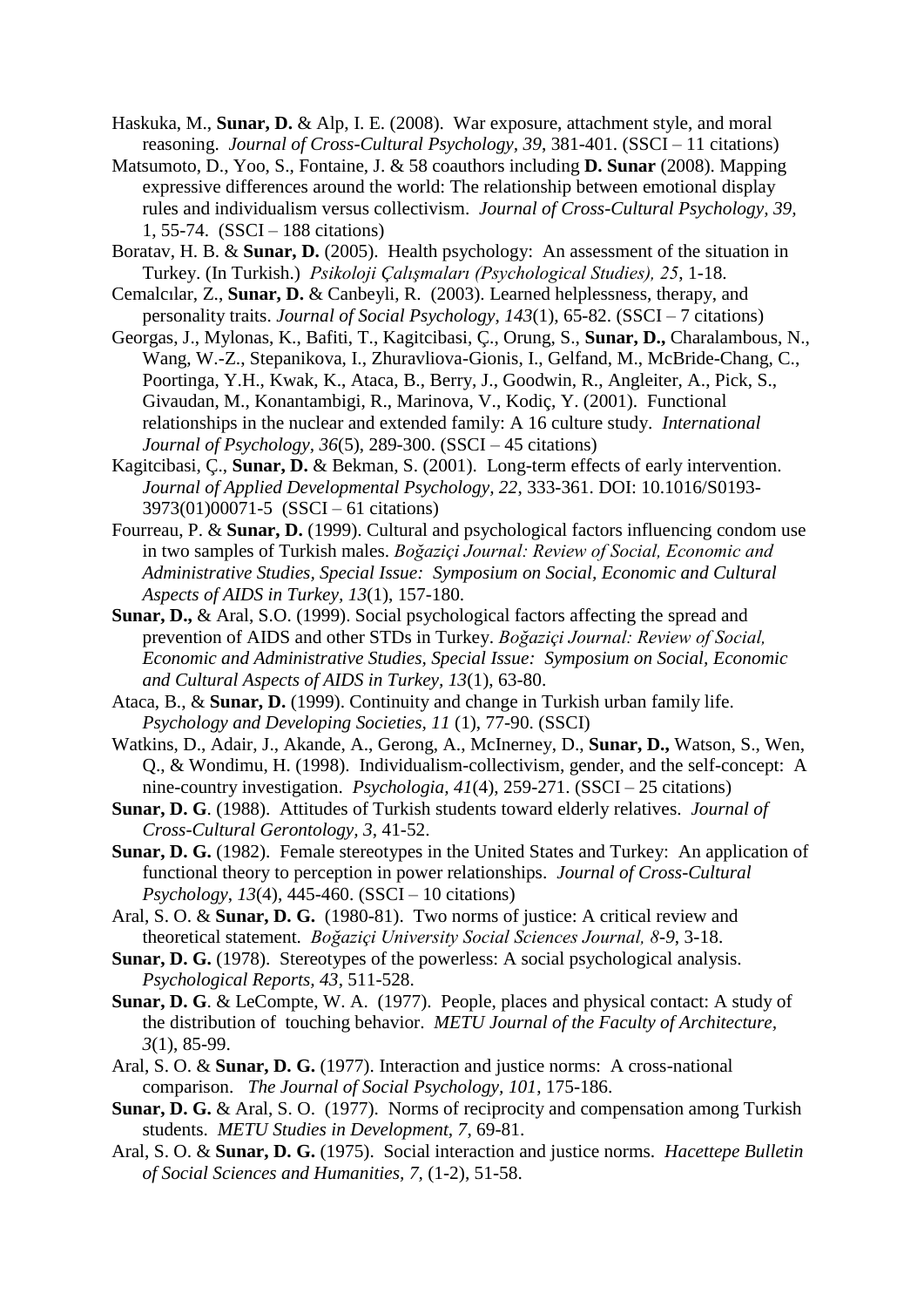### **III. Publications – Books and Chapters**

- **Sunar, D.** (2018). The psychology of morality. *Online Readings in Psychology and Culture*, 2(1). https://doi.org/10.9707/2307-0919.1012
- **Sunar, D**., Cesur, S., Tepe, B., Piyale, Z. E., & Biten, A. F. (2017). İhlal edilen ilişki modelleri çerçevesinde duyguların ahlaki yargı ile ilişkisi (The relation between moral judgments and emotions in the context of violation of relational models). In D. Kökdemir & Z. Y. Kökdemir (eds.), *I. Sosyal Psikoloji Kongresi Bildiri Kitabı*, 367-377. ISBN: 978-605-66074-5-5, available at<http://psksosyal.net/> (Selected papers from the 1st Social Psychology Congress, Ankara, Turkey, November 2016).
- **Sunar, D**., Tosun, Ö. Ç., & Tokuş, T. (2016). Self-blaming and other-blaming moral emotions are complementary: Two studies in Turkish culture. In C. Roland-Lévy, P. Denoux, B. Voyer, P. Boski & W. K. Gabrenya Jr. (Eds.), *Unity, diversity and culture: Research and Scholarship Selected from the 22nd Congress of the International Association for Cross-Cultural Psychology* (pp. 416-420). Melbourne, Florida USA: International Association for Cross-Cultural Psychology. Accessed via [www.iaccp.org](http://www.iaccp.org/)
- Britto, P. R., Gordon, I., Hodges, W., **Sunar, D.,** Kagitcibasi, C. & Leckman, J. F. (2014). Ecology of peace. In J.F. Leckman, C. Panter-Brick, & R. Salah (eds.), *Pathways to peace: The transformative power of children and families*. Strüngmann Forum Reports, MIT Press. Pp. 27-39.
- Morgan, B., **Sunar, D.,** Carter, C. S., Leckman, J. F., Fry, D. P., Keverne, E. B., Kolassa, I.- T., Kumsta, R., & Olds, D. (2014). Human biological development and peace: Genes, brains, safety and justice. In J.F. Leckman, C. Panter-Brick, & R. Salah (eds.), *Pathways to peace: The transformative power of children and families*. Strüngmann Forum Reports, MIT Press. Pp. 95-128.
- Akcalan, G., **Sunar, D.,** & Bolak-Boratav, H. (2013). Comparison of the AROUSAL dimension in Turkey and the USA. In K. R. Scherer & J. R. J. Fontaine (eds.), *Components of emotional meaning: A sourcebook.* Oxford University Press. 462-466.
- **Sunar, D.** (2013). Kentli Türk ailelerin üç neslinde annelerin, babaların çocuk yetiştirme pratikleri ve benlik saygısı (Der.) S. Bekman & A. Aksu-Koç, *İnsan gelişimi, aile ve kültür: Farklı bakış açıları*, 311-331, Koç Üniversitesi Yayınları.
- **Sunar, D.** (2009). Mothers' and fathers' child rearing practices and self esteem in three generations of urban Turkish families. In Bekman, S. & Aksu-Koc, A. (Eds.), *Perspectives on human development, family and culture, pp 126-139. New York:* Cambridge University Press.
- **Sunar, D**. & Fisek, G. (2005). Contemporary Turkish families. In J. Roopnarine & U. Gielen (Eds.), *Families in global perspective*, pp. 169-183. Allyn & Bacon/Pearson.
- Bikmen, N. & **Sunar, D.** (2004). Representing the ethnic "Other": Stereotypes of ethnic groups in Turkey. In N. Kuran-Burcoglu & S. G. Miller (Eds.), *Representations of the "Other/s" in the Mediterranean world and their impact on the region*. Istanbul: The Isis Press, pp. 201-216.
- **Sunar, D**. (2002). The psychology of morality. In W. J. Lonner, D. L. Dinnel, S. A. Hayes, & D. N. Sattler (Eds.), *OnLine Readings in Psychology and Culture*, Western Washington University, Department of Psychology, Center for Cross-Cultural Research Web site: http://www.wwu.edu/~culture
- **Sunar, D**. (2002). Change and continuity in the Turkish middle class family. In E. Ozdalga & R Liljestrom (Eds.), *Autonomy and dependence in family: Turkey and Sweden in critical perspective*. Istanbul: Swedish Research Institute.
- **Sunar, D.** (1999). Culture and gender influences on self-concept and the bases of selfesteem: Four Turkish studies. In W.J. Lonner, D.L. Dinnel, K.K. Forgays, & S.A. Hayes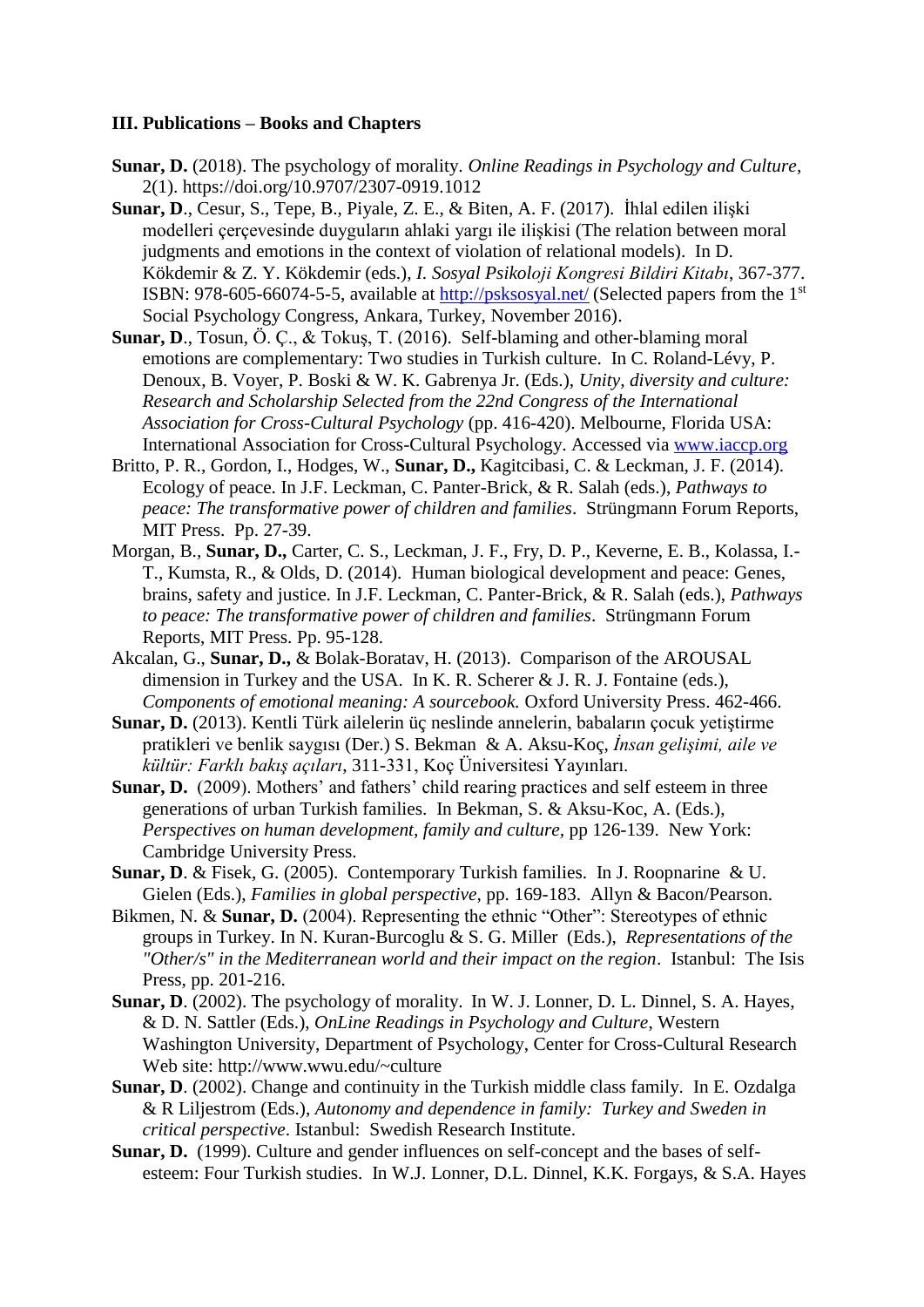(eds), *Merging past, present, and future in cross-cultural psychology: Selected proceedings of the 14th International Congress of the International Association for Cross-Cultural Psychology*. Pp. 387-395. Lisse: Swets & Zeitlinger.

- **Sunar, D.** (1998). Social, cultural and psychological factors in the AIDS epidemic in Turkey (In Turkish.) *Selected scientific papers from the 9th National Psychology Congress*. Ankara: Turkish Psychologists' Association. (Pp. 113-122)
- Çörüs, G. & **Sunar, D.** (1998). Follow-up study of the effects on mothers of the mother training program. (In Turkish.) *Selected scientific papers from the 9th National Psychology Congress.* Ankara: Turkish Psychologists' Association. (Pp. 73-82).
- Ataca, B. & **Sunar, D.** (1998). Continuity and change in urban middle class family life. (In Turkish.) *Selected scientific papers from the 9th National Psychology Congress.* Ankara Turkish Psychologists'Association. (Pp. 135-144).
- Ataca, B., **Sunar, D.** & Kagitcibasi, Ç. (1996). Variance in fertility due to sex-related differentiation in child-rearing practices. In H. Grad, A. Blanco, & J. Georgas (Eds.), *Key issues in cross-cultural psychology*. Lisse: Swets & Zeitlinger.
- Kagitcibasi, Ç., Bekman, S., & **Sunar, D.G.** (1993). *Success begins in the family: A multipurpose educational model*. (In Turkish.) Istanbul: Ya-Pa.
- Kagitcibasi, Ç. & **Sunar, D.G.** (1992). Family and socialization in Turkey. In J. L. Roopnarine & D. B. Carter (Eds.), *Parent-child relations in diverse cultural settings: Socialization for instrumental competency*. Annual Advances in Applied Developmental Psychology, Vol. 5. Norwood, N.J.: Ablex. (pp. 75-88)
- Kagitcibasi, Ç., **Sunar, D. G.** & Bekman, S. (1991). *Handbook for the mother training program*. (In Turkish.) Ankara: UNICEF.
- Özgür, S. & **Sunar, D. G.** (1982). Social psychological patterns of homicide in Turkey: A comparison of male and female convicted murderers. In Ç. Kagitcibasi, (Ed.), *Sex roles, family and community in Turkey*. Indiana University Turkish Studies 3.

## **IV. Other Publications and Reports**

- **Sunar, D.** & Yazgan, Y. (2015). *Early childhood and peace: Connections and interventions / Yuvada sulh, yurtta sulh: Erken Çocukluktan barış'a bir yol var mı?.* AÇEV Yayınları.
- **Sunar, D.** (2014). Family support programs review. In "Informed Families, Healthy Generations Project". Culture City Foundation (Kültür Kenti Vakfı) and Bernard van Leer Foundation.
- Hatiboglu, N., Kuey, L., & **Sunar, D.** (2012). Child abuse and its relationship with attachment patterns in a group of Turkish university students. *European Psychiatry, 27*, Supp. 1, Abstracts of the 20th European Congress of Psychiatry, Meeting Abstract: P-299. (SSCI)
- **Sunar, D.** (2005). A dialogue with Cigdem Kagitcibasi. In U. P. Gielen (Ed.), *Conversations with international psychologists.* e-book: http://www.iiccp.freeservers.com
- Cesur, S. & **Sunar, D. (**2003). The relation between cognitive and moral development. Unpublished manuscript.
- **Sunar, D.** (2000). Review of *Personal relationships across cultures* by Robin Goodwin. *Journal of Cross-Cultural Psychology, 31*(6), 778-781. (SSCI)
- Adaman, F. & **Sunar, D.** (1999). Editorial introduction. *Boğaziçi Journal: Review of Social, Economic and Administrative Studies, Special Issue: Symposium on Social, Economic and Cultural Aspects of AIDS in Turkey, 13*(1), 1-7.
- Koç, A., **Sunar, D.** & Kocaoğlu, B. (1995). The effect of milk supplements on physical and cognitive development. (In Turkish). Istanbul: Tetrapak.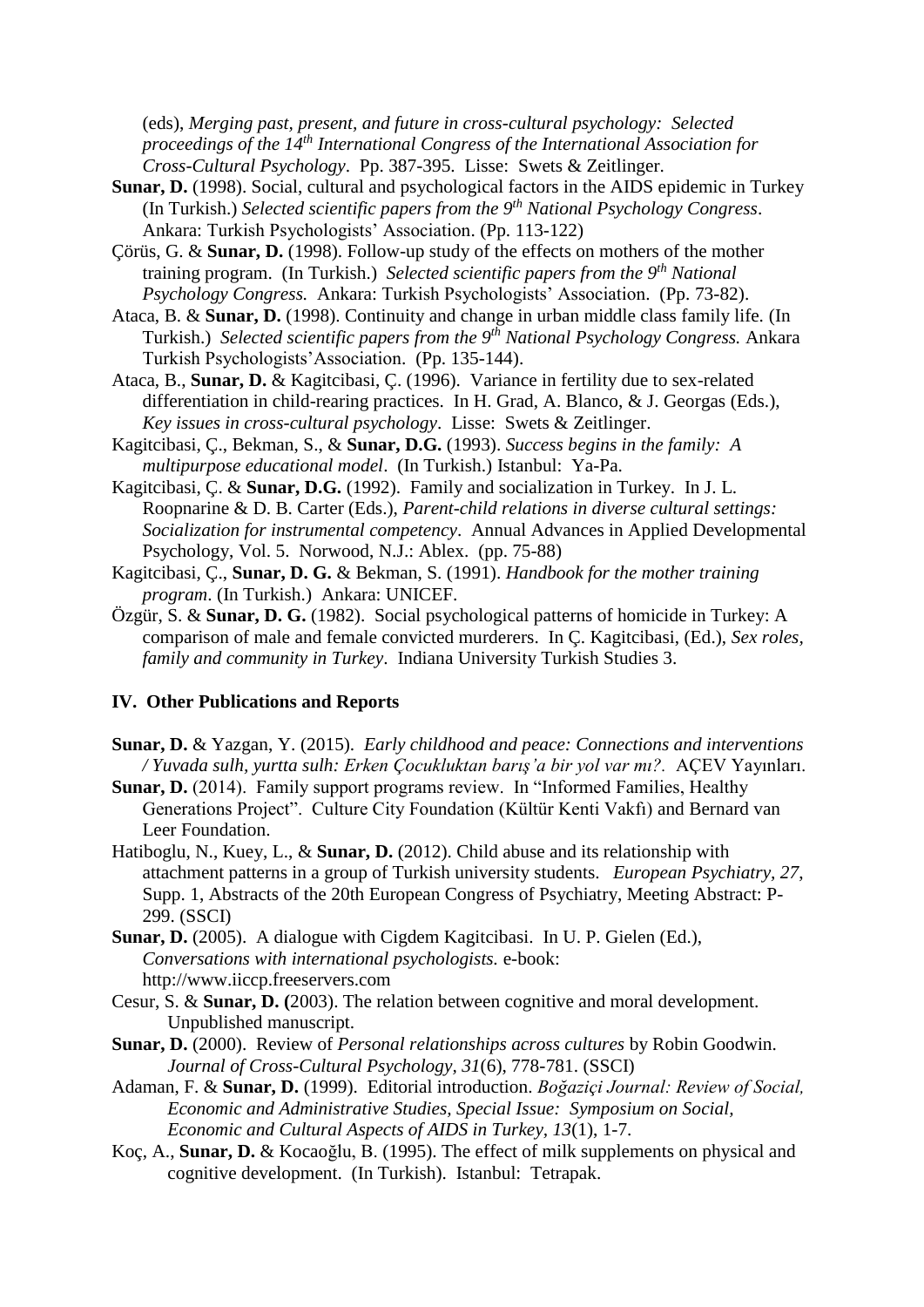Kagitcibasi, Ç., **Sunar, D. G.** & Bekman, S. (1988). *Comprehensive preschool education project: Final report*. Ottawa: IDRC Manuscript Report 209e.

#### **PRESENTATIONS**

- **Sunar, D.** (2018). A short history of the psychology of morality. Invited lecture at the Symposium on Moral Psychology, Istanbul University. May 14, 2018.
- **Sunar, D**., Cesur, S., Tepe, B. & Piyale, Z. E. (2018). Moral emotions show a unique pattern in authority ranking relationships. Poster presented at the  $30<sup>th</sup>$  annual convention of the Association for Psychological Science (APS), May 23-27, San Francisco.
- **Sunar, D**., Cesur, S., Tepe, B. & Piyale, Z. E. (2018). Relational models and moral emotions. Presentation at the annual meeting of the Consortium of European Research on Emotion, Glasgow, Scotland, April 4-5.
- **Sunar, D.** (2017). Social psychology and peace: What do we have to offer? Invited lecture at the 2nd Social Psychology Congress, November 27-29, Famagusta, Northern Cyprus
- Cesur, S., Piyale, Z. E., Tepe, B. & **Sunar, D**. (2017). Ahlakın kavramsallaştırılması (Conceptualizing morality). Paper presented at the 2nd Social Psychology Congress, November 27-29, Famagusta, Northern Cyprus.
- **Sunar, D.,** Cesur, S., Biten, A. F., Piyale, Z. E., & Tepe, B. (2016). İhlal edilen ilişki modelleri çerçevesinde duyguların ahlaki yargı ile ilişkisi. (Relations between emotions and moral judgments in the context of violation of relational models). Paper presented at the 1st Social Psychology Congress, November 17-19, Ankara, Turkey.
- **Sunar, D.,** Cesur, S., Biten, A. F., Piyale, Z. E., & Tepe, B. (2016). İhlal edilen ilişki modeli'nin ahlaki yargılara ve öfke duygusuna etkisi (Effects of violation of relational models on moral judgments and the emotion of anger). Poster presented at the  $16<sup>th</sup>$ National Psychology Congress, September 5-7, Izmir, Turkey.
- Tepe, B., Cesur, S. & **Sunar, D.** (2016). Adil dünya inancı, sezgisel ahlak ve ahlaki duygular: Mağdur ve suçlu bağlamında adaletsizlik (Just World Belief, intuitive morality and moral emotions). Poster presented at the  $16<sup>th</sup>$  National Psychology Congress, September 5-7, Izmir, Turkey.
- Tepe, B., Cesur, S. & **Sunar, D**. (2016). Just world belief and moral emotions: Do we really derogate the victim? Paper presented at 16th Biennial Conference of the International Society for Justice Research, July 20-23, Canterbury, United Kingdom.
- **Sunar, D.** (2014). Scientific evaluation of early childhood interventions: Problems and possible solutions. Invited address at Symposium on the Prevention of Violence Against Children: Informed Families, Healthy Generations Project. December 11, Istanbul.
- **Sunar, D.,** Tosun, Ö. Ç. & Tokuş, T. (2014). Self-blaming and other-blaming emotions are reciprocal: Two Turkish studies. Paper presented at the Conference of the International Association for Cross-Cultural Psychology, July 15-19, Reims, France.
- **Sunar, D.** (2013). Early childhood development as a pathway to peace: Theory and practice. Presentation at the Early Childhood Peace Consortium – UNICEF. September 20, New York, NY.
- **Sunar, D.** & Çağın, Ö. (2013). Moral emotions are reciprocal: A relational models perspective. Presentation at the Department of Anthropology, UCLA, May 15.
- **Sunar, D.** (2013). The relation of early childhood development and peace: An international poll of expert opinion. Paper presented at the Regional Conference of the International Association for Cross-Cultural Psychology, June 20-22, Los Angeles, California.
- Hatiboglu, N., Kuey, L., & **Sunar, D.** (2012). Child abuse and its relationship with attachment patterns in a group of Turkish university students. Paper presented at the 20<sup>th</sup> European Congress of Psychiatry, March 3 - 6, Prague, Czech Republic.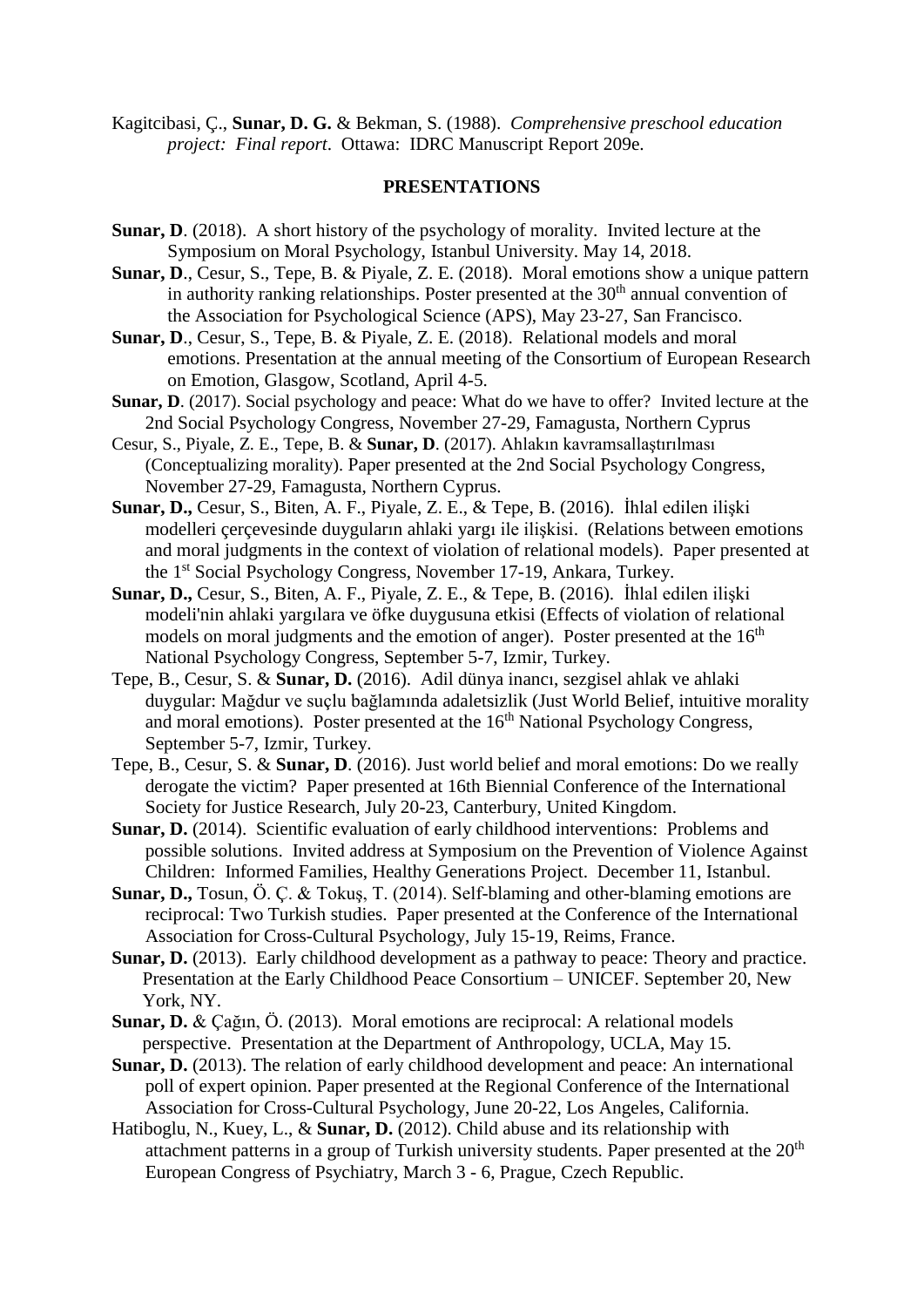- Bikmen, N. & **Sunar, D.** (2011). Difficult dialogues: Turkish students' willingness to talk about inequality with Kurds and Armenians. Paper presented at the annual scientific meeting of the International Society for Political Psychology, July 9-12, Istanbul, Turkey. (SSCI)
- Kaya, G. N., Baydar, N. & **Sunar, D.** (2011). Autonomous-related self: The link between parenting and positive youth development. Paper presented at the 12th European Congress of Psychology, July 4-8, Istanbul, Turkey.
- Fidanci, P. E., **Sunar, D.** & Mungan, E. (2011). Development of altruistic behavior in early childhood: Helping, sharing, and donation behaviors of preschoolers. Paper presented at the 12th European Congress of Psychology, July 4-8, Istanbul, Turkey.
- **Sunar, D.,** Boratav, H. B., & Ataca, B. (2011). Social factors affecting emotional display rules: A study of Turkish students. Paper presented at the 12th European Congress of Psychology, July 4-8, Istanbul, Turkey.
- **Sunar, D.** & Koc, Y. (2011). Sense of authenticity: Similarities and differences across cultures with respect to self-construals. Poster presented at the Regional Conference of the International Association for Cross-Cultural Psychology, June 30-July 3, Istanbul, Turkey.
- **Sunar, D.** & Aycicegi-Dinn, (2011). Cross-cultural and regional variation in child-rearing practices and their correlates. Paper presented at the Regional Conference of the International Association for Cross-Cultural Psychology, June 30-July 3, Istanbul, Turkey.
- Fidanci, P. E., **Sunar, D.** & Mungan, E. (2010). The development of altruism in young children (in Turkish). Paper presented at the 16<sup>th</sup> National Psychology Congress, April 14-16, Mersin, Turkey.
- Ince, M. & **Sunar, D.** (2010). Sibling jealousy and romantic jealousy: Is there a relationship? (In Turkish). Poster presented at the  $16<sup>th</sup>$  National Psychology Congress, April 14-16, Mersin, Turkey.
- **Sunar, D.** (2010). Integrating approaches in the psychology of morality. Invited lecture in Middle East Technical University 50<sup>th</sup> Year Lecture Series. April 9, 2010, Ankara, Turkey.
- Güngör, S. G., **Sunar, D.,** Ataca, B., & Little, T. (2006). Determinants of stereotype content: Comparison of two cultures using SEM. Paper presented at the *20th Congress of the International Association for Cross-Cultural Psychology,* July 27-31, Bremen, Germany.
- **Sunar, D.** Collective memory and individual memory. Talk presented at Whose Memory Which Future symposium, Istanbul Bilgi University, and Mimar Sinan University, 4 - 6 October 2007, Istanbul.
- **Sunar, D.,** Boratav, H. B. & Ataca, B. (2007) Türkiye'de üniversite öğrencilerinin duyguları ifade biçimleri. Paper presented at "Psikoloji'yi Yeniden Düşünmek Sempozyumu", Haliç Üniversitesi, May 24-25, İstanbul.
- Boratav, H. B., **Sunar, D.** & Ataca, B. (2006) Üniversite öğrencilerinin duyguları ifade bicimleri ve cinsivet farkları. Paper presented at 14<sup>th</sup> National Turkish Psychology Congress, September 9-11, Ankara.
- Güngör, S. G., **Sunar, D.,** Ataca, B., & Little, T. (2006). Gender, social class and employment status as determinants of stereotype content. Paper presented at the  $18<sup>th</sup>$ Congress of the International Association for Cross-Cultural Psychology, July 11-15, Spetses, Greece.
- **Sunar, D.,** Boratav, H. & Ataca, B. (2006). Emotional display rules within the Turkish family. Paper presented at the  $18<sup>th</sup>$  Congress of the International Association for Cross-Cultural Psychology, July 11-15, Spetses, Greece.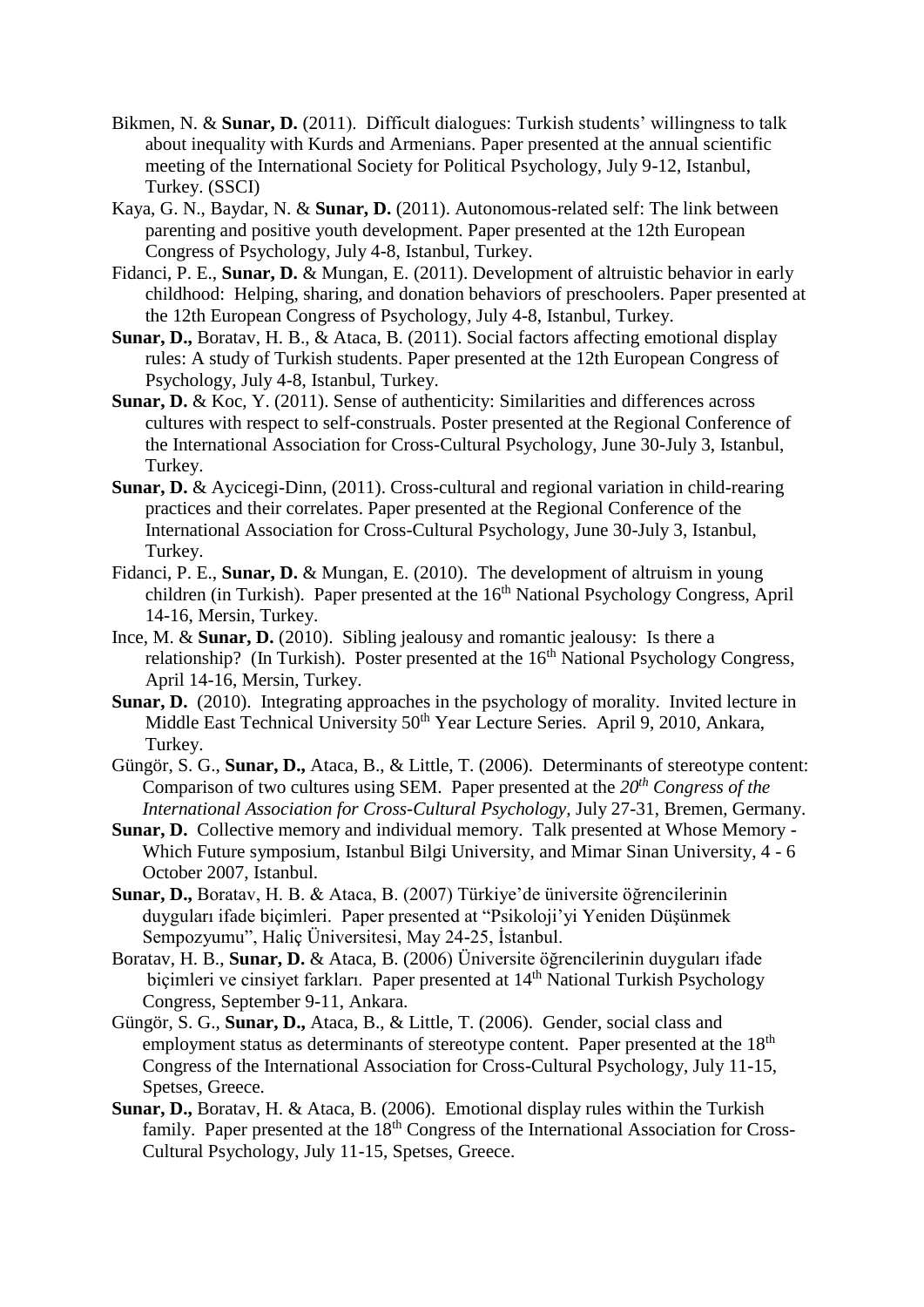- Ataca, B., **Sunar, D.** & Boratav, H. Display rules about anger among Turkish university students. Presented at the 26th International Congress of Applied Psychology, July 16- 21, 2006 Athens, Greece.
- **Sunar, D.** (2006) Self esteem and other correlates of child rearing practices in three generations of Turkish urban middle class families. Paper presented at the First International Congress on Interpersonal Acceptance and Rejection, June 22-24, Istanbul.
- Güngör, S. G., **Sunar, D.,** & Ataca, B. (2006). Dimensions of status as determinants of stereotype content. Paper presented at the 8th Annual Meeting of the Midwestern Psychological Association, May 4-6, Chicago, IL
- Güngör, S. G., **Sunar, D.,** & Ataca, B. (2006). Gender, social class and employment status as determinants of stereotype content. Paper presented at the 7<sup>th</sup> Annual Congress of the Society for Personality and Social Psychology, January 26-28, Palm Springs, CA.
- **Sunar, D.,** Boratav, H. B., & Ataca, B. (2005). Emotional display rules among Turkish university students. Paper presented at the American Psychological Association Annual Convention, August 16-21, Washington, D.C.
- **Sunar, D.,** Boratav, H. B., & Ataca, B. (2005). Gender differences in emotional display rules among Turkish university students. Paper presented as part of the Symposium on Worldwide Survey of Cultural Display Rules of Emotional Expression, VII. IACCP Regional Congress, July 11-15, San Sebastian, Spain.
- Kağıtçıbaşı, Ç., **Sunar, D.,** Bekman, S., & Cemalcılar, Z. (2005). Continuing effects of early intervention in adult life: Preliminary findings of the Turkish Early Enrichment Project second follow-up study. İstanbul: AÇEV.
- Kotehne, G. & **Sunar, D.** (2004). Styles of religiosity and personality characteristics. (In Turkish.) Poster presented at the 13<sup>th</sup> National Turkish Psychology Congress, September 9-11, Istanbul.
- **Sunar, D.** & Boratav, H. B. (2004). Perceptions and views of health psychology among psychologists working in the health sector. (In Turkish.) Poster presented at the 13<sup>th</sup> National Turkish Psychology Congress, September 9-11, Istanbul.
- Güngör, S. G., Ataca, B. & **Sunar, D.** (2004). Content of stereotypes and emotions regarding various groups: Test of a structural model. (In Turkish.) Poster presented at the  $13<sup>th</sup>$ National Turkish Psychology Congress, September 9-11, Istanbul.
- **Sunar, D.,** Kotehne G., Tolunay A. & Kurt, E. (2003). Psychological correlates of religiosity in three Turkish Muslim samples. Paper presented at the  $6<sup>th</sup>$  European Regional Congress of the International Association for Cross-Cultural Psychology, July 12-16, Budapest.
- Haskuka, M., **Sunar, D.** & Alp, E. (2003). The effect of war exposure and attachment representations on moral reasoning. Poster presented at the  $6<sup>th</sup>$  European Regional Congress of the International Association for Cross-Cultural Psychology, July 12-16, Budapest.
- Tolunay, A. & **Sunar, D.** (2003) The relationships among religiosity, dogmatism, and moral reasoning. Poster presented at the Annual Meeting of the Eastern Psychological Association, March 12-16, Baltimore MD.
- Bikmen, N. & **Sunar, D.** (2002). National identity and ethnic prejudice. (In Turkish.) Poster presented at the 12<sup>th</sup> National Psychology Congress, September 11-13, Ankara, Turkey.
- Tolunay, A. & **Sunar, D**. (2002). Religiosity, dogmatism and moral reasoning. (In Turkish.) Poster presented at the 12<sup>th</sup> National Psychology Congress, September 11-13, Ankara, Turkey.
- **Sunar, D.** (2000). Change and continuity in urban Turkish families. Report presented at the Turkish Studies Colloquium, International Institute, University of Michigan, March 13.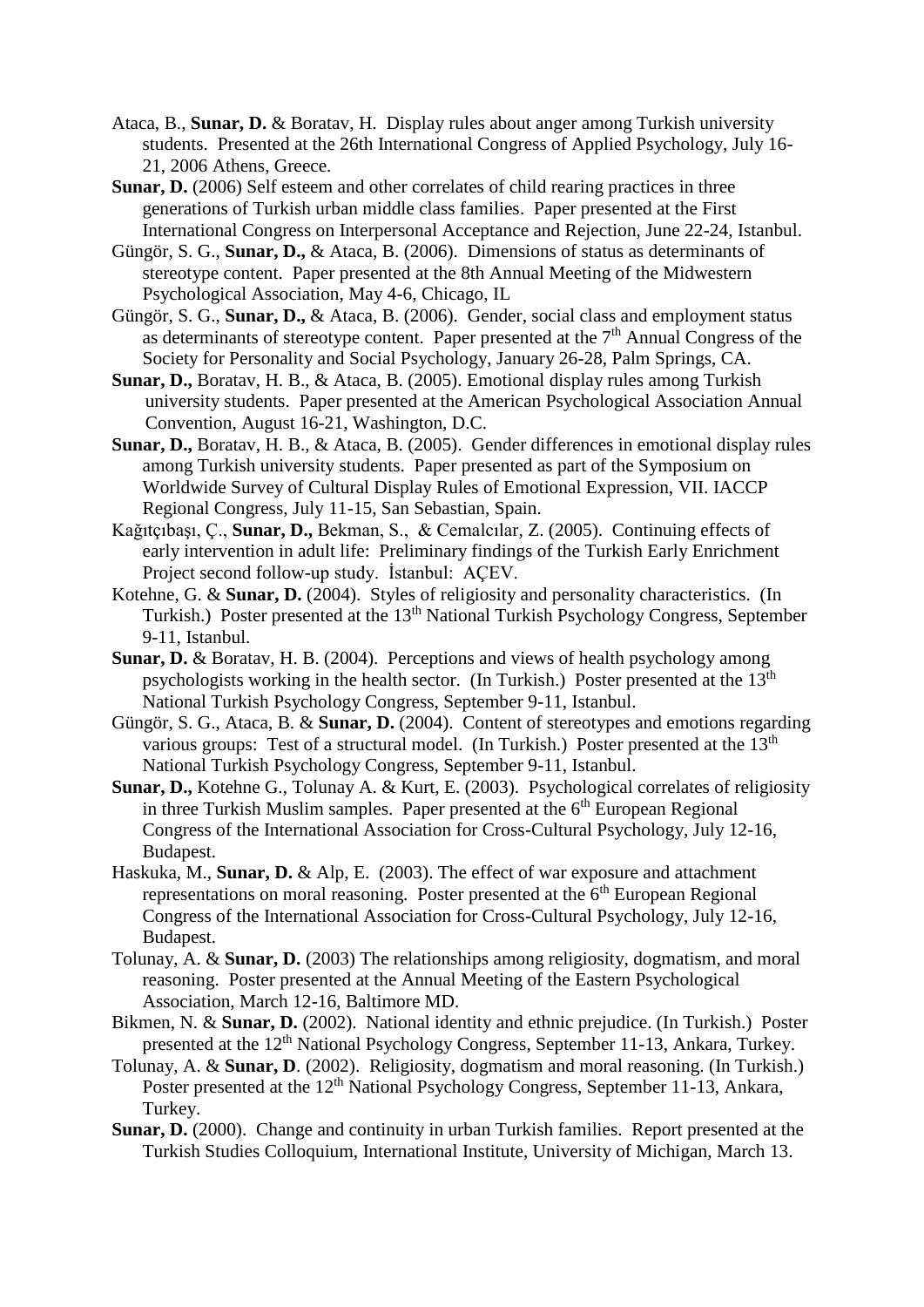- **Sunar, D.** (1999). Time: The hidden dimension in psychological research. Paper presented at the  $6<sup>th</sup>$  European Psychology Congress, July 4-11, Rome, Italy.
- Kotehne, G. & **Sunar, D. (**1999). Religious orientation and personality. Poster presented at the 6th European Psychology Congress, July 4-11, Rome, Italy.
- **Sunar, D.** (1999). Change and continuity in middle class families in Istanbul. Paper presented at the Workshop on Changing Family Relationships in the Modern World: Turkey and Sweden in a Comparative Perspective, February 10-12.
- **Sunar, D.** (1998). Variation in self concept and in bases of self esteem: Four Turkish studies. Paper presented at the 14th Congress of the International Association for Cross-Cultural Psychology, August 3-8, Bellingham, WA.
- Watkins, D., Adair, J., Akande, A., Gerong, A., McInerney, S., **Sunar, D.,** Watson, S., Wen, Q. & Wondimu, H. (1996). A qualitative investigation of culture by gender differences in the spontaneous self-concept: an eight-country study. Paper presented at the 13th Congress of the International Association for Cross-Cultural Psychology, August 12-16, Montreal.
- Ataca, B. & **Sunar, D.** (1996). Value of children, sex preference, and sex differentiation in Turkish child-rearing. Paper presented at the XXVI. International Congress of Psychology, August 16-21, Montreal.
- Ataca, B. & **Sunar, D.** (1996). Continuity and change in urban Turkish families. (In Turkish). Paper presented at the VIII. National Psychology Congress, September 18-20, Istanbul.
- Çörüş, G. & **Sunar, D.** (1996). A followup study of the effects on mothers of the mother training program. (In Turkish). Paper presented at the VIII. National Psychology Congress, September 18-20, Istanbul.
- **Sunar, D.** (1996). In-group/Out-group issues: Theoretical formulations and concrete examples from Turkey. Report presented at European Commission AIDS Task Force Pre-Conference Meeting at the XI. International Conference on AIDS, July 6, Vancouver, Canada.
- **Sunar, D.** & Aral, S. (1996). Social, cultural, and psychological factors affecting the spread and prevention of aids and other STD in Mediterranean and Islamic Cultures: The case of Turkey. Paper presented at the XI. International Conference on AIDS, July 7-12, Vancouver, Canada.
- **Sunar, D.** & Aral, S. (1996). Social psychological factors affecting the spread and prevention of AIDS and other STDs in Turkey. Paper presented at the AIDS Symposium: Strategic Approaches to STD/HIV/AIDS, April 4-6, Antalya, Turkey.
- **Sunar, D.,** Inelmen, K., Israel, E., Karabati, S., Karamolla, N. & Üner, S. (1995). Self esteem and its sources in two Turkish samples. Poster presented at the 4th European Psychology Congress, July 2-5, Athens, Greece.
- Sunar, D. (1994). Changes in child rearing practices and their effect on self esteem in three generations of Turkish families. Poster presented at American Psychological Association Annual Convention, August 12-16, Los Angeles, California.
- Ataca, B., Kagitcibasi C. & **Sunar, D.** (1994). Variance in fertility due to sex-related differentiation in child-rearing practices. Paper presented at the XII. International Congress of Cross-Cultural Psychology, July, Pamplona, Spain.
- **Sunar, D.** & Kabasakal, H. (1993). Sex-role identification and perception of women managers. Paper presented at the National Conference on Management, May 19-22, Silivri, Istanbul, Turkey.
- **Sunar, D.** (1993). The need to develop health psychology in Turkey. Report presented at the Panel on Health Psychology, Turkish Psychological Association, March 10, Boğaziçi University, Istanbul, Turkey.